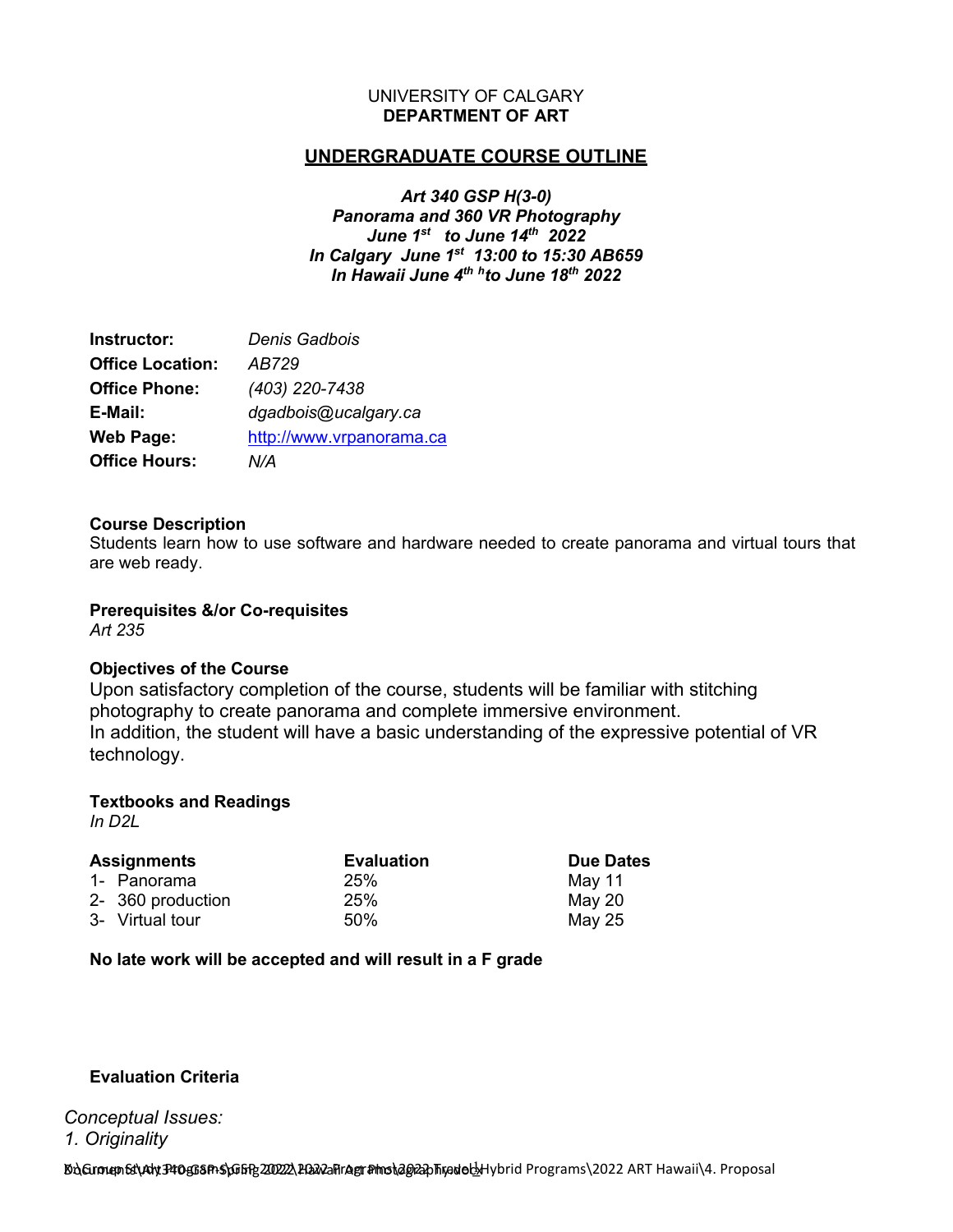- *2. Research process, Composition*
- *3. Clarity of the capacity to articulate concepts/ideas*

*Technical Issues:*

- *1. Stitching quality*
- *2- 360 vr quality (realism, no distortion*
- *3- Post Processing (Panotour)*

**Writing**

**No passing grade on any particular component of a course is essential for the student to pass the course as a whole**.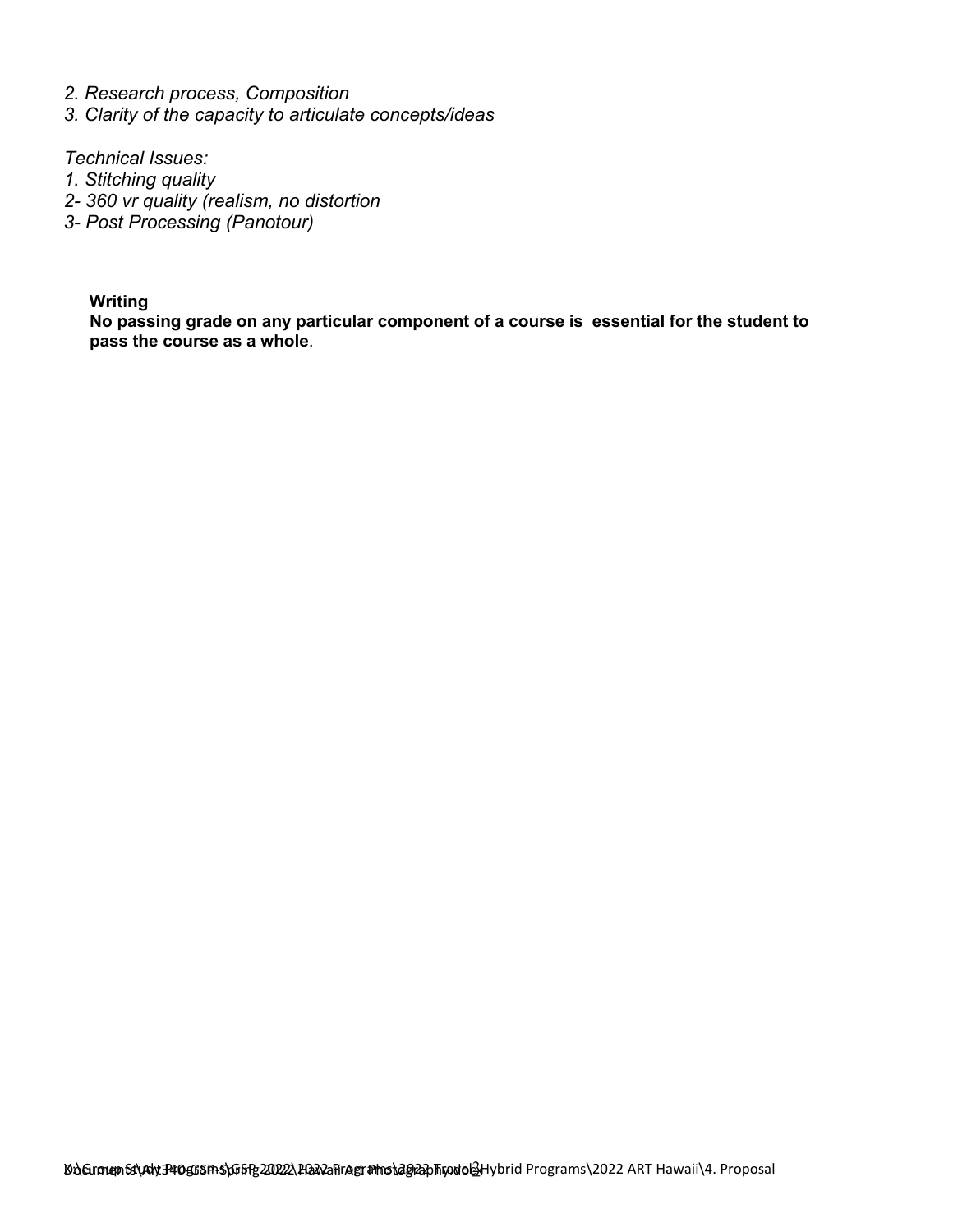### **Registrar-Scheduled Final Exam No**

### **Note: It is the student's responsibility to keep a copy of or any relevant documentation regarding each submitted assignment.**

Please hand in your assignments directly to your instructor. If this is not possible, you can use the drop box outside of AB 608. Assignments that are put into the drop box will be date-stamped and placed in the instructor's mailbox.

### **Late Assignment Policy**

*Please describe your policy here regarding assignments that are handed in late.*

### **Additional Information** *(if necessary)*

*Please list any supplies or extra costs that your students should be aware of.*

### **Course Activities**

*Enter any special activities such as field trips, etc., here.*

*You can also include your schedule of lectures & readings here, if you wish.*

|  | <b>Grading Method/Grading Scale:</b> |  |
|--|--------------------------------------|--|
|--|--------------------------------------|--|

| Percentage | <b>Grade</b> | G.P.V.   | <b>Grade Definition</b>                                                                                                   |  |
|------------|--------------|----------|---------------------------------------------------------------------------------------------------------------------------|--|
| 96-100     | A+           | 4.0      | Outstanding                                                                                                               |  |
| 90-95      | A            | 4.0      | Excellent-superior performance, showing comprehensive<br>understanding of subject matter.                                 |  |
| 85-89      | А-           | 3.7      |                                                                                                                           |  |
| 80-84      | B+           | 3.3      |                                                                                                                           |  |
| 75-79      | B            | 3.0      | Good - clearly above average performance with<br>knowledge of subject matter generally complete.                          |  |
| 70-74      | В-           | 2.7      |                                                                                                                           |  |
| 65-69      | C+           | 2.3      |                                                                                                                           |  |
| 60-64      | С            | 2.0      | Satisfactory – basic understanding of the subject matter.                                                                 |  |
| 55-59      | C-           | 1.7      |                                                                                                                           |  |
| 53-54      | D+           | 1.3      |                                                                                                                           |  |
| 50-52      | D            | 1.0      | Minimal pass - marginal performance; generally<br>insufficient preparation for subsequent courses in the<br>same subject. |  |
| $0 - 49$   | F            | $\Omega$ | Fail - unsatisfactory performance or failure to meet<br>course requirements.                                              |  |

### **Studio Procedures**

The creation of art can be a dirty process and a studio is only workable if everyone cooperates in keeping it clean. Out of respect and consideration for your class mates and other users of the space, it is expected that everyone will participate in keeping the studio clean and tidy.

### **Internet and Electronic Communication Device Information**

*Enter rules and guidelines about the use of internet and electronic devices (laptops, cell phones, etc.) during class.*

Do**\Group Et\Aly P10gG8P+S\GGFR20222\PGA2aFIrAgr#mo\2022** DTRodolcyHybrid Programs \2022 ART Hawaii\4. Proposal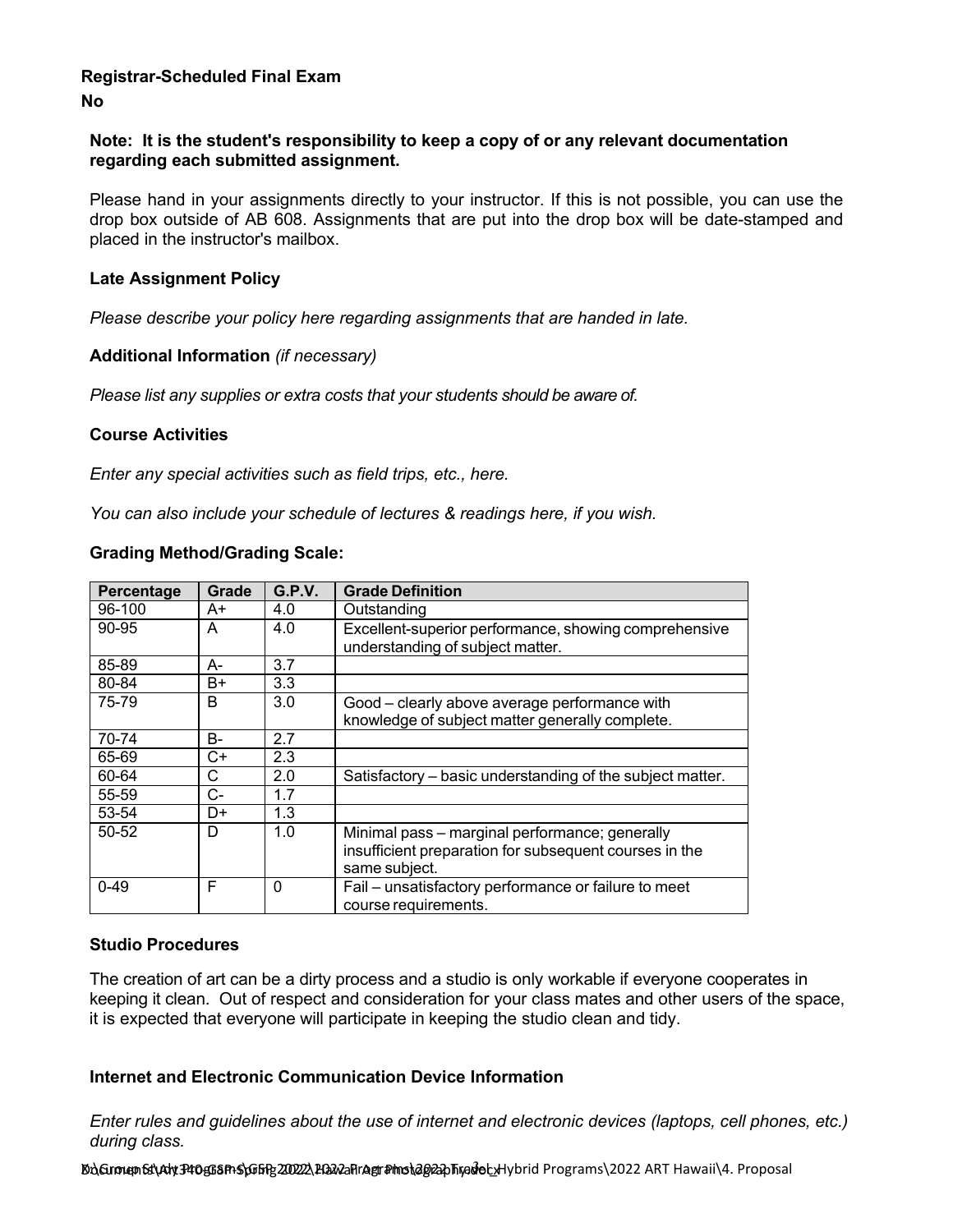# **Academic Accommodations**

The student accommodation policy can be found at [ucalgary.ca/access/accommodations/policy.](http://www.ucalgary.ca/access/accommodations/policy)

Students needing an Accommodation because of a Disability or medical condition should communicate this need to Student Accessibility Services in accordance with the Procedure for Accommodations for Students with Disabilities [ucalgary.ca/policies/files/policies/student-accommodation-policy.](http://www.ucalgary.ca/policies/files/policies/student-accommodation-policy.pdf)

Students needing an Accommodation based on a Protected Ground other than Disability, should communicate this need, preferably in writing, to the course instructor.

## **Academic Standing**

For more information go to <http://www.ucalgary.ca/pubs/calendar/current/f.html>

### **Deferral of Exams/Term work**

It is possible to request a deferral of term work or final examination(s) for reasons of illness, accident, family or domestic affliction, or religious obligations. Please check with Enrolment Services if any of these issues make it impossible for you to sit an exam or finish term work by stated deadlines.

For more information about deferring a final exam go to <https://www.ucalgary.ca/registrar/exams/deferred-exams>

For more information about deferral of term work go to <http://www.ucalgary.ca/pubs/calendar/current/g-7.html> [http://www.ucalgary.ca/registrar/files/registrar/deferred\\_termwork15.pdf](http://www.ucalgary.ca/registrar/files/registrar/deferred_termwork15.pdf)

### **F.O.I.P.**

For more information go to <https://www.ucalgary.ca/legalservices/foip>

## **Writing/Plagiarism**

Writing skills are not exclusive to English courses and, in fact, should cross all disciplines. The University supports the belief that throughout their University careers, students should be taught how to write well so that when they graduate their writing abilities will be far above the minimal standards required at entrance. Consistent with this belief, students are expected to do a substantial amount of writing in their University courses and, where appropriate, members of faculty can and should use writing and the grading thereof as a factor in the evaluation of student work. The services provided by the Writing Support Services can be utilized by all undergraduate and graduate students who feel they require further assistance.

For more information go to <http://www.ucalgary.ca/ssc/writing-support> or <http://www.ucalgary.ca/pubs/calendar/current/e-2.html>

Using any source whatsoever without clearly documenting it is a serious academic offense. Consequences include failure on the assignment, failure in the course and possibly suspension or expulsion from the university. Visual art projects submitted for course credit must be produced by the student specifically for this class. Students must not submit projects if credit has or will be provided for it in another class. This includes re-worked assignments from previous or concurrent courses, unless permission is provided in writing by the instructor. Additionally, the student is asked to be mindful of

Do**\Group Et\Aly P10458FPS\GGFR20222\PGA2aFIrAgr#mo\2022** Hamatic Programs\2022 ART Hawaii\4. Proposal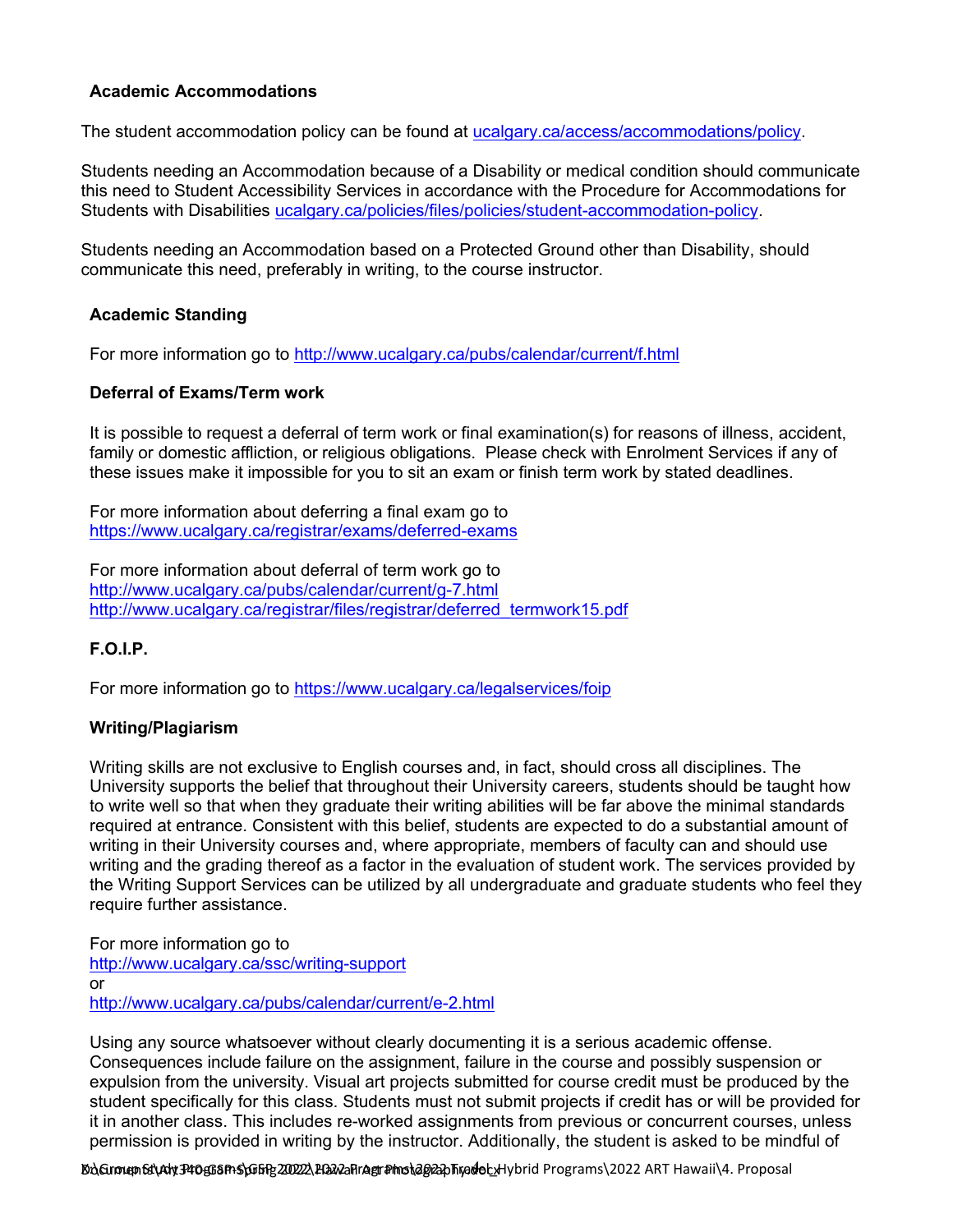using visual sources from the internet, ensuring that that material is not derived from any on-line or other available source, and that appropriate copyright permission is granted, when required.

### **Lockers**

The Art Building lockers are administered through the Student's Union's used bookstore, Bound and Copied. Lockers are rented on a first come, first served basis. Due to the shortage of lockers, and the high demand, students cannot hold more than one locker at a time. All of the details on renting a locker and your responsibilities can be found on the Locker Rental [Agreement](http://www.su.ucalgary.ca/system/files/content/quality-education/aca-services/docs/locker_rental_agreement_2010.pdf) at

[https://www.su.ucalgary.ca/wp-content/uploads/2014/08/locker\\_rental\\_agreement\\_2010.pdf](https://www.su.ucalgary.ca/wp-content/uploads/2014/08/locker_rental_agreement_2010.pdf)

**Lockers for all sessions** can be rented through [my.ucalgary.ca.](http://my.ucalgary.ca/) Once you're in the Student Centre, click on **Other Academic Services** and choose **Locker Reservation**. **Lockers must be vacated by the end of term.**

For more information go to <http://www.su.ucalgary.ca/>

### **Models**

In this class students may be expected to draw from nude models. **A student electing not to do so must notify the instructors IN WRITING of his/her concerns.**

#### **Portfolios and Assignments**

The Department of Art will not assume responsibility for lost or stolen portfolios or course work given to instructors for grading, or for work posted on bulletin boards in the art building.

#### **Note - All unclaimed work will be disposed of. Note - Studio spaces, bulletin boards and display areas need to be cleared 2 weeks after the last day of classes.**

### **Ethics**

Whenever you perform research with human participants (i.e., surveys, interviews or observation) as part of your university studies, you are responsible for following university research ethics guidelines. Your instructor must review and approve of your research plans and supervise your research.

For more information go to <http://www.ucalgary.ca/pubs/calendar/current/e-5.html> or <https://www.ucalgary.ca/research/researchers/ethics-compliance/chreb>

### **Campus Mental Health Resources**

[SU Wellness Centre](http://www.ucalgary.ca/wellnesscentre/) and the [Campus Mental Health Strategy](https://www.ucalgary.ca/mentalhealth/)

### **Campus Security/Safewalk**

Call 220-5333 anytime. Help phones are located throughout campus, parking lots and elevators; they connect directly to Campus Security - in case of emergency, press the red button.

For more information go to <http://www.ucalgary.ca/security/safewalk>

### **Emergency Evacuation**

For more information go to<http://www.ucalgary.ca/emergencyplan/assemblypoints>

Do**\Group Et\Aly P10558F1S\GGFR20222\PGA2aF1Agr#ms\2022** DTAG@E\Hybrid Programs\2022 ART Hawaii\4. Proposal